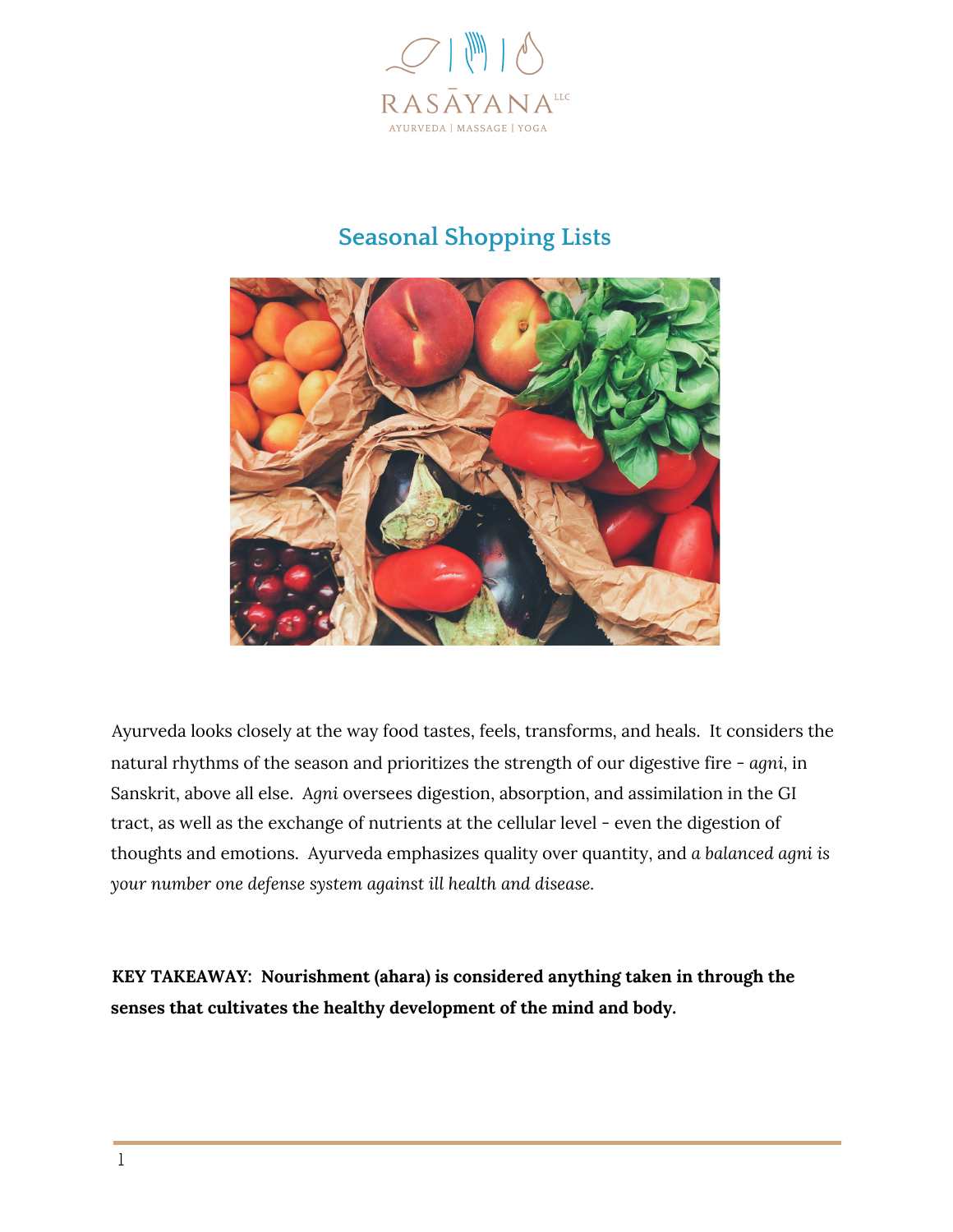

## (Fall/Winter)

|           | Red lentils                                                | $\bullet$ | Chickpeas                 |
|-----------|------------------------------------------------------------|-----------|---------------------------|
|           | Adzuki beans                                               |           | Basmati or brown rice     |
|           | Quinoa                                                     | $\bullet$ | Honey                     |
|           | Maple Syrup/Jaggary                                        | $\bullet$ | Almonds (peeled & soaked) |
|           | Ghee (clarified butter)                                    | $\bullet$ | Coconut oil and/or EVOO   |
|           | Acorn/butternut/buttercup/delicata squash · Sea vegetables |           |                           |
|           | Sweet potato                                               | $\bullet$ | Carrots                   |
|           | Turnips                                                    |           | Parsnips                  |
|           | Rutabaga                                                   | $\bullet$ | Raisins                   |
| $\bullet$ | Leafy greens (kale, collards, mustard, chard) ·            |           | <b>Beets</b>              |
|           | Cauliflower                                                | $\bullet$ | Onions/garlic             |
|           | Apples                                                     | $\bullet$ | Pears                     |
|           | Figs                                                       |           | Dates                     |
|           |                                                            |           |                           |

**·** Yellow mung beans (split & hulled) for kitchari phase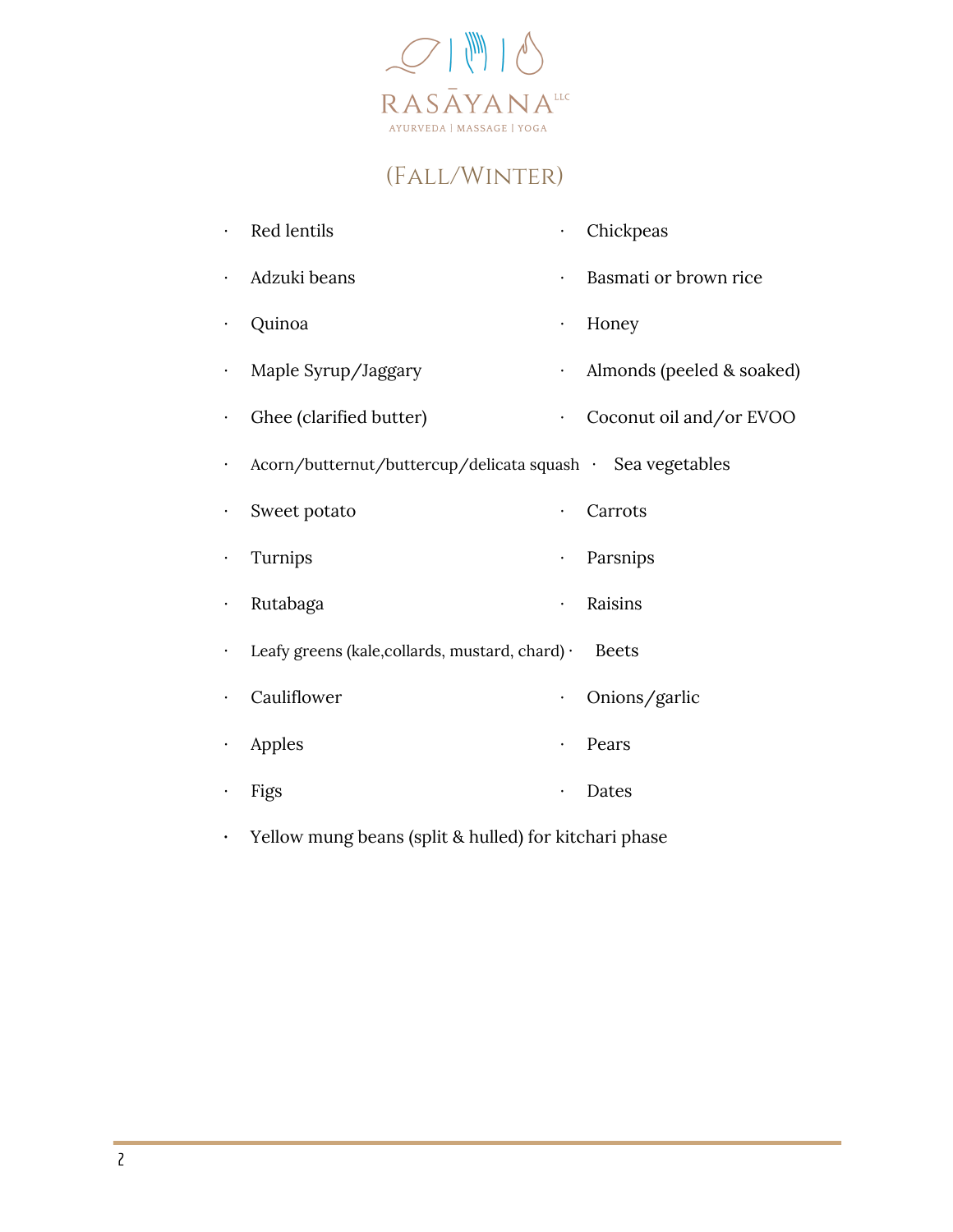

## (Spring)

|           | Artichokes                     | $\bullet$ | <b>Sprouts</b>                 |
|-----------|--------------------------------|-----------|--------------------------------|
|           | Arugula                        | $\bullet$ | Barley, Buckwheat, Millet, Rye |
| $\bullet$ | Endive, Radicchio<br>$\bullet$ | Asparagus |                                |
|           | Spinach                        | $\bullet$ | Goat cheese                    |
|           | Chilies                        | $\bullet$ | Apple cider, balsamic vinegar  |
|           | Pears                          | $\bullet$ | Pomegranate                    |
|           | Tofu                           | $\bullet$ | Cranberry, cherries            |
|           |                                |           |                                |

- · Grapefruit · Raisins, prunes
- · White beans, red/green lentils
- · Yellow mung beans (split & hulled) for kitchari phase

#### (Summer)

| $\bullet$ | <b>Beets</b>                | $\bullet$ | Corn                               |
|-----------|-----------------------------|-----------|------------------------------------|
| $\bullet$ | Fennel                      | $\bullet$ | Cukes                              |
|           | · Summer squashes, zucchini | $\bullet$ | Apples                             |
| $\bullet$ | <b>Berries</b>              | $\bullet$ | Dates                              |
| $\bullet$ | Peaches, plums              | $\bullet$ | Melons                             |
| $\bullet$ | Barley, quinoa              | $\bullet$ | Chick peas, white beans            |
| $\bullet$ | Avocado                     | ٠         | Coconut, coconut water, rose water |
| $\bullet$ | Goat cheese                 | $\bullet$ | Yogurt, fresh                      |
|           |                             |           |                                    |